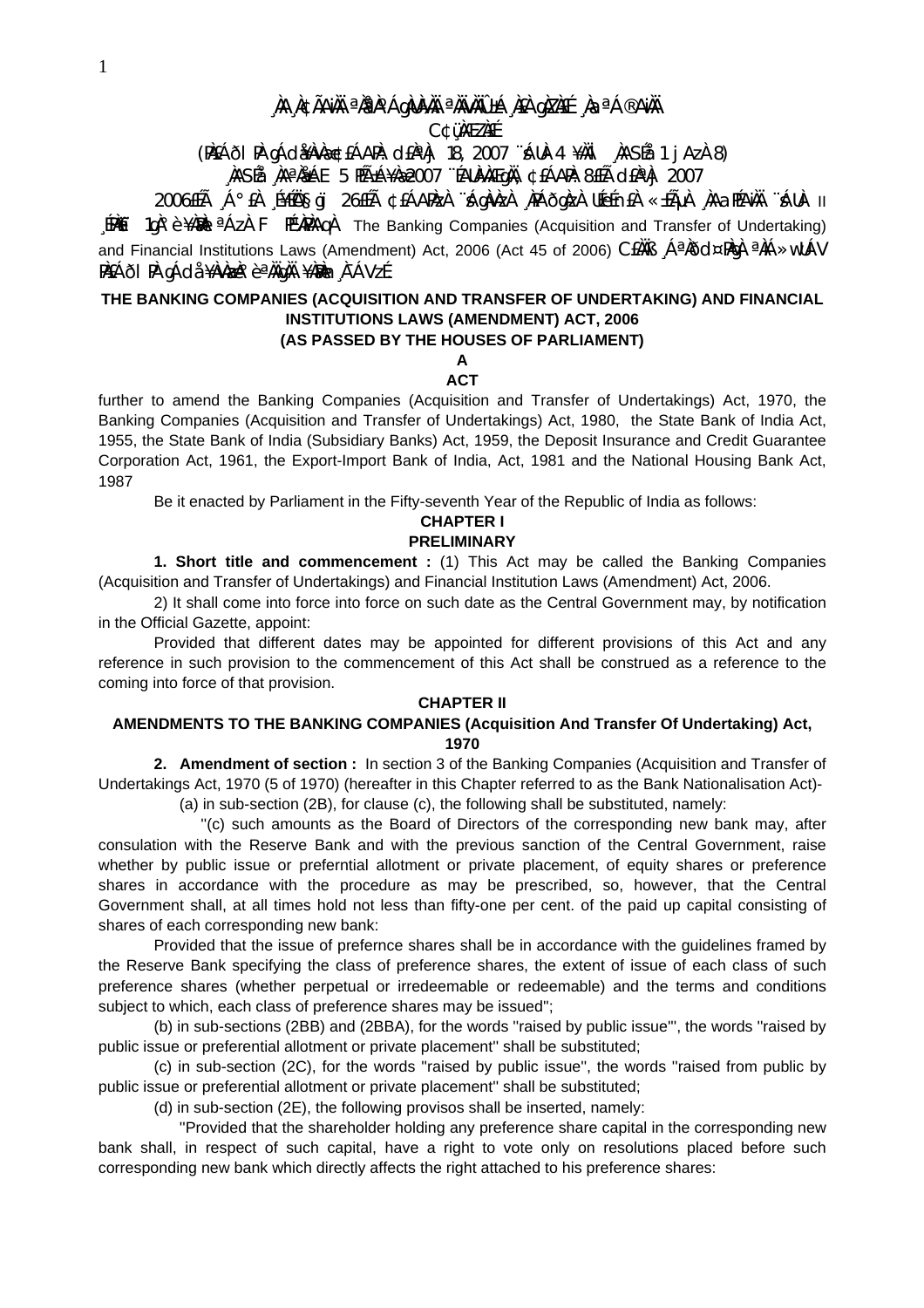Provided further that no preference shareholder shall be entitled to exercise voting rights in respect of preference shares held by him in excess of one percent, of the voting rights of all the shareholders holding preference share capital only''.

**3. Amendment of section 9 :** In section 9 of the Bank Nationalisation Act,

(a) in sub-section (2), after clause (c), the following clause shall be inserted, namely:

 ''(ca) the manner in which the excess number of directors shall retire under second proviso to clause (i) of sub-section (3);'';

(b) in sub-section (3),

 (i) in clause (a), for the words ''not more than two whole-time directors'' the words ''not more than four whole-time directors'' shall be substituted;

(ii) for clause (c), the following clause shall be substituted, namely:

 ''(c) one director, possessing necessary expertise and experience in matters relating to regulation or supervision of commercial banks, to be nominated by the Central Government on the recommendation of the Reserve Bank;'';

(iii) clause (d) shall be omitted;

(iv) for clause (i), the following shall be substituted, namely:

 $'$ (i) where the capital issued under clause(c) of sub-section (2B) of section 3 is-

(I) not more than sixteen per cent, of the total paid-up capital, one director;

 (II) more than sixteen percent, but not more than thirty-two percent, of the total paid-up capital, two directors;

(III) more than thirty-two percent, of the total paid-up capital,three directors,

to be elected by the shareholders, other than the Central Government, from amongst themselves.

 Provided that on the assumption of charge after election of any such director under this clause, equal number of directors nominated under clause (h) shall retire in such manner as may be specified in the scheme:

 Provided further that in case the number of directors elected, on or before the commencement of the Banking Companies (Acquisition and Transfer of Undertakings) and Financial Institutions Laws (Amendment)Act, 2006, in a corresponding new bank exceed the number of directors specified in subclause (I) or sub-clause(II) or sub-clause (III), as the case may be, such excess number of directors elected before such commencement shall retire in such manner as may be specified in the scheme and such directors shall not be entitled to claim any compensation for the premature retirement of their term of office'''.

(c) after sub-section (3A), the following sub-sections shall be inserted, namely:

 ''(3AA) Without prejudice to the provisions of sub-section (3A) and notwithstanding anything to the contrary contained in this Act or in any other law for the time being in force, no person shall be eligible to be elected as director under clause (i) of sub-section (3) unless he is a person having fit and proper status based upon track record, intergrity and such other criteria as the Reserve Bank may notify from time to time in this regard.

 (3AB) The Reserve Bank may also specify in the notification issued under sub-section(3AA), the authority to determine the fit and proper status, the manner of such determination, the procedure to be followed for such determination and such other matters as may be considered necessary or incidental thereto;'';

 (d) in sub-section (3B), for the word, brackets, figure and letter ''sub-section (3A)'' at both the places where they occur, the words, brackets, figures and letters ''sub-sections(3A) and (3AA) ''shall be substituted.

**4. Insertion of new section 9A:** After 9 of the Bank Nationalisation Act, the following section shall be inserted, namely:

**Power of Reserve Bank to appoint additional director :** "9A. (1) If the Reserve Bank is of the opinion that in the interest of banking policy or in the public interest or in the interests of the corresponding new bank or its depositors, it is necessary so to do, it may, from time to time, by order in writing, appoint, with effect from such date as may be specified in the order, one or more persons to hold office as additional directors of the corresponding new bank.

(2) Any person appointed as an additional director in pursuance of this section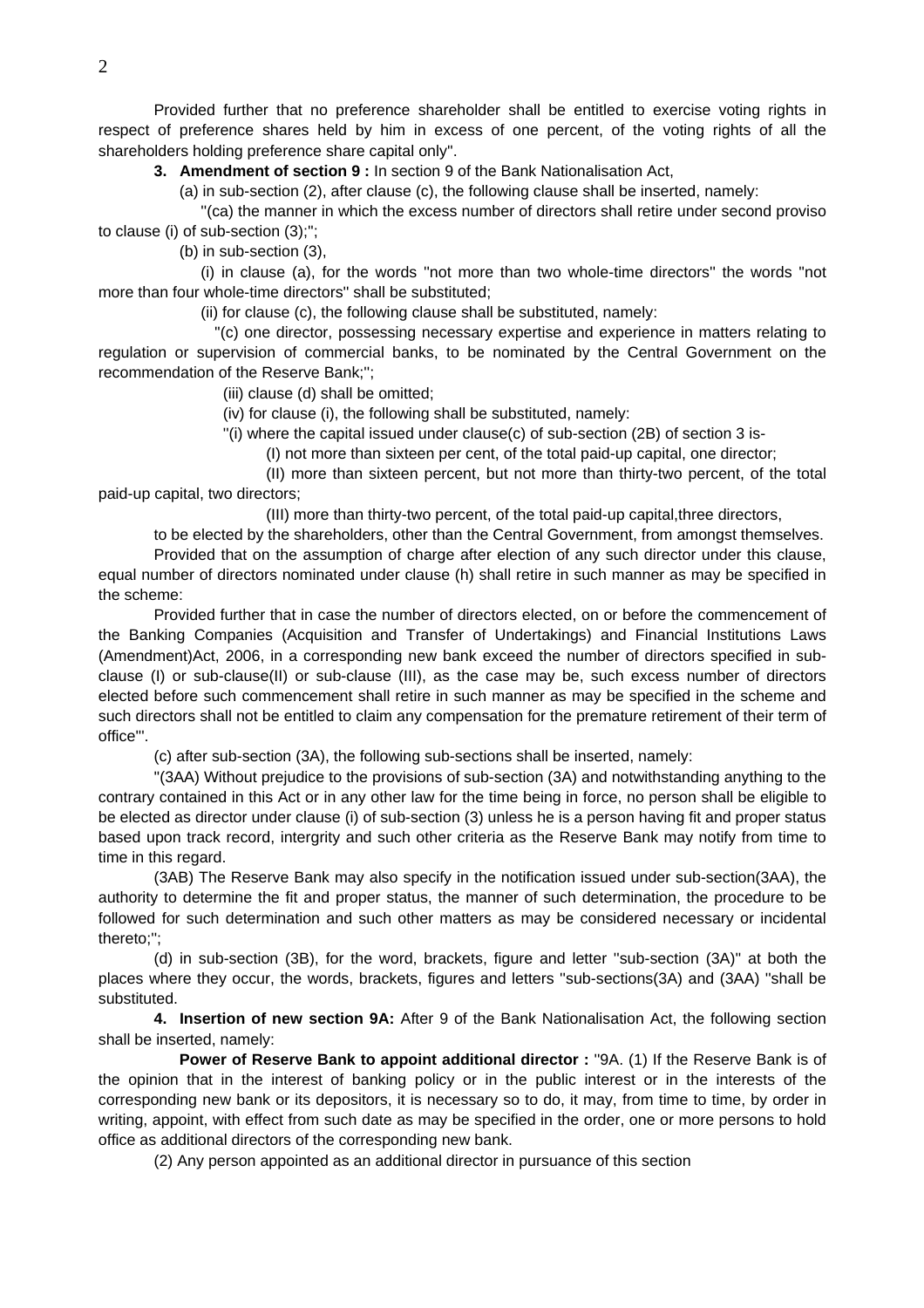(a) shall hold office during the pleasure of the Reserve Bank and subject thereto for a period not exceeding three years or such further periods not exceeding three years at a time as the Reserve Bank may specify;

 (b) shall not incur any obligation or liability by reason only of his being a director or for anything done or omitted to be done in good faith in the execution of the duties of his office or in relation thereto;and

(c) shall not be required to hold qualification shares in the corresponding new bank.

 (3) For the purpose of reckoning any proportion of the total number of directors of the corresponding new bank, any additional director appointed under this section shall not be taken into account''.

**5. Amendment of section 10A :** In section 10A of the Bank Nationalisation Act,

 (a) in sub-section (2), for the words ''shall be entitled to discuss'', the words '' shall be entitled to discuss, approve and adopt'' shall be substituted;

(b) after sub-section (2), the following sub-section shall be inserted, namely:

 ''(3) Nothing contained in this section shall apply during the period for which the Board of directors of a corresponding new bank had been superseded under sub-section (1) of section 18A:

 Provided that the Administrator may, if he considers it appropriate in the interest of the corresponding new bank whose Board of Directors had been superseded call annual general meeting in accordance with the provisions of this section.''.

**6. Insertion of new section 10B:** After section 10A of the Bank Nationalisation Act, the following section shall be inserted, namely:

**Transfer of unpaid or unclaimed dividend to Unpaid Dividend Account :** '10B (1) Where, after the commencement of the Banking Companies (Acquisition and Transfer of Undertakings) and Financial Institution Laws (Amendment) Act, 2006, a dividend has been declared by a corresponding new bank but has not been paid or claimed within thirty days from the date of declaration, to, or by, any shareholder entitled to the payment of the dividend, the corresponding new bank shall, within seven days from the date of the expiry of such period of thirty days, transfer the total amount of dividend which remains unpaid or unclaimed within the said period of thirty days, to a special account to be called ''Unpaid Dividend Account of ....(the name of the corresponding new bank)''.

 Explanation: In this sub-section, the expression ''dividend which remains unpaid'' means any dividend the warrant in respect thereof has not been encashed or which has otherwise not been paid or claimed.

 (2) Where the whole or any part of any dividend, declared by a corresponding new bank before the commencement of the Banking Companies (Acquisition and Transfer of Undertakings) and Financial Institutions Laws (Amendment) Act, 2006, remains unpaid at such commencement, the corresponding new bank shall, within a period of six months from such commencement, transfer such unpaid amount to the account referred to in sub-section(I).

 (3) Any money transferred to the Unpaid Dividend Account of a corresponding new bank in pursuance of this section which remains unpaid or unclaimed for a period of seven years from the date of such transfer, shall be transferred by the corresponding new bank to the Investor Education and Protection Fund established under sub-section(1) of section 205C of the Companies Act, 1956. (1of 1956)

 (4) The money transferred under sub-section (3) to the Investor Education and Protection Fund shall be utilised for the purposes and in the manner specified in section 205 C of the Companies Act, 1956'. (1 of 1956)

**7. Insertion of new section 18A :** After section 18 of the Bank Nationallisation Act, the following section shall be inserted, namely:

 Supersession of Board in certain cases : ''18A. (1) Where the Central Government, on the recommendation of the Reserve Bank, is satisfied that in the public interest or for preventing the affairs of any corresponding new bank being conducted in a manner detrimental to the interest of the depositors or the corresponding new bank or for securing the proper management of any corresponding new bank, it is necessary so to do, the Central Government may, for reasons to be recorded in writing, by order, supersede the Board of Directors of such corresponding new bank for a period not exceeding six months as may be specified in the order:

 Provided that the period of supersession of the Board of Directors may be extended from time to time, so, however, that the total period shall not exceed twelve months.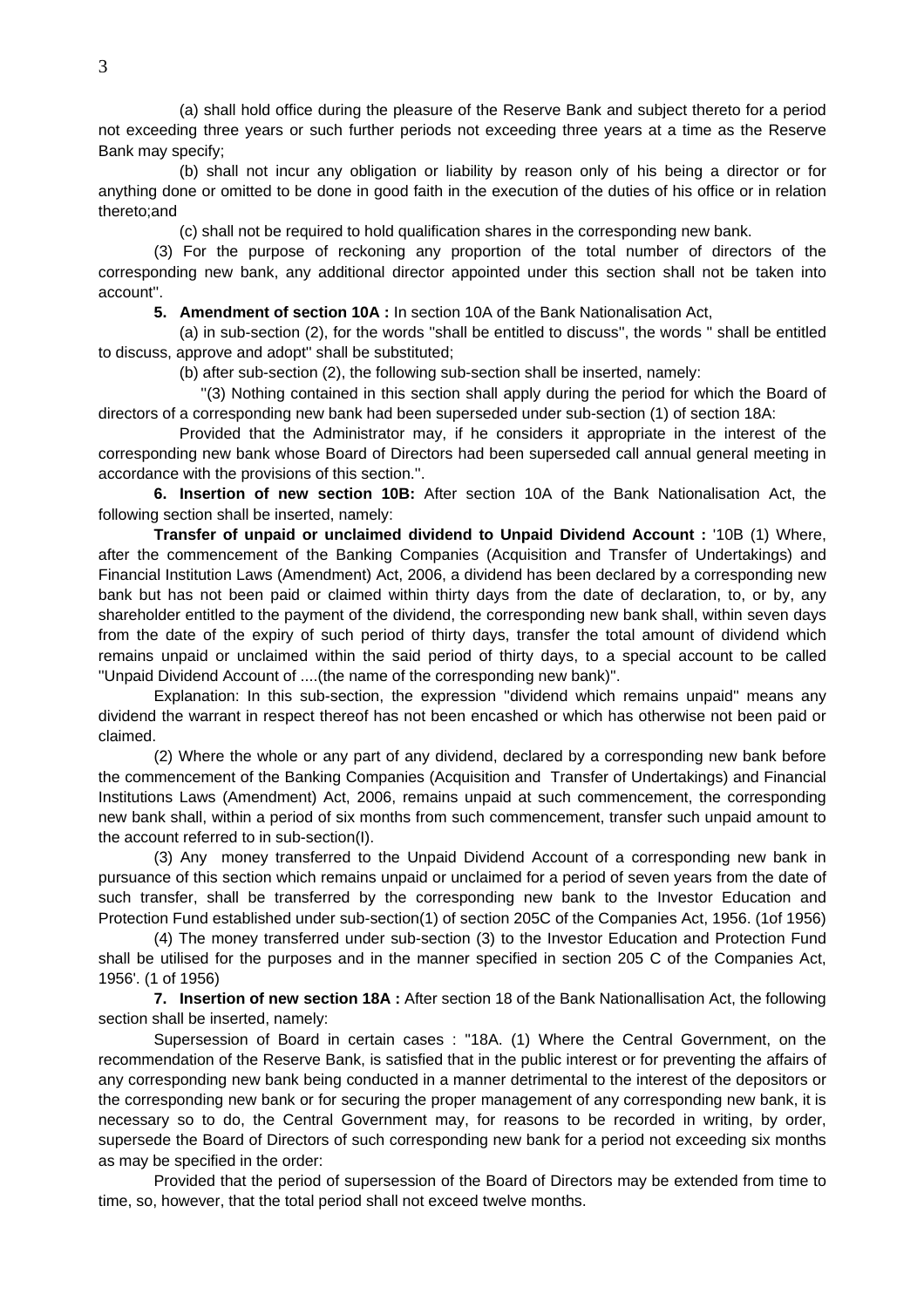(2) The Central Government may, on supersession of the Board of Directors of the corresponding new bank under sub-section (1), appoint, in consultation with the Reserve Bank, for such period as it may determine, an Administrator (not being an officer of the Central Government or a State Government) who has experience in law finance, banking, economics or accountancy.

 (3) The Central Government may issue such directions to the Administrator as it may deem appropriate and the Administrator shall be bound to follow such directions.

 (4) Upon making the order of supersession of the Board of Directors of the corresponding new bank, notwithstanding anything contained in this Act,

 (a) the chairman, managing directors and other directors shall, as from the date of supersession, vacate their offices as such;

 (b) all the powers, functions and duties which may, by or under the provisions of this Act or any other law for the time being in force, be exercised and discharged by or on behalf of the Board of Directors of such corresponding new bank, or by a resolution passed in general meeting of such corresponding new bank, shall, until the Board of Directors of such corresponding new bank is reconstituted, be exercised and discharged by the Administrator appointed by the Central Government under sub-section(2):

 Provided that the power exercised by the Administrator shall be valid notwithstanding that such power is exercisable by a resolution passed in the general meeting of the corresponding new bank.

 (5) The Central Government may constitute, in consultation with the Reserve Bank, a committee of three or more persons who have experience in law, finance, banking, economics or accountancy to assist the Administrator in the discharge of his duties.

 (6) The committee shall meet at such times and places and observe such rules of procedure as may be specified by the Central Government.

 (7) The salary and allowances payable to the Adminiastrator and the members of the committee constituted under sub-section (5) by the Central Government shall be such as may be specified by the Central Government and be payable by the concerned corresponding new bank.

 (8) On and before the expiration of two months before expiry of the period of superssion of the Board of Directors as specified in the order issued under sub-section (1), the Administrator of the corresponding new bank, shall call the general meeting of the corresponding new bank ot elect new directors and reconstitute its Board of Directors.

 (9) Notwithstanding anything contained in any other law or in any contract, the memorandum or articles of association, no person shall be entitles to claim any compensation for the loss or termination of his office.

 (10) The Administrator appointed under sub-section (2) shall vacate office immediately after the Board of Directors of the corresponding new bank has been reconstituted.''

### **CHAPTER III**

## **AMENDMENTS TO THE BANKING COMPANIES (ACQUISITION AND TRANSFER OF UNDERTAKINGS) ACT, 1980**

**8. Amendment of section 3 :** In section 3 of the Banking Companies (Acquisition and Transfer of Undertakings)Act, 1980 (40 of 1980) [hereafter in this Chapter referred to as the Bank (Second) Nationalisation Act]

(a) in sub-section (2B), for clause (c), the following shall be substituted, namely:

 ''(c) such amounts as the Board of Directors of the corresponding new bank may, after consulatation with the Reserve Bank and with the previous sanction of the Central Government, raise whether by public issue or preferential allotment or private placement, of equity shares or preference shares in accordance with the procedure as may be prescribed, so, however, that the Central Government shall, at all times hold not less than fifty-one per cent, of the paid-up capital consisting of equity shares of each corresponding new bank:

 Provided that the issue of preference shares shall be in accordance with the guidelines framed by the Reserve Bank specifying the class of preference shares, the extent of issue of each class of such preference shares (whether perpetual or irredemable or redeemable) and the terms and conditions subject to which, each class of preference shares may be issued'';

 (b) in sub-sections (2BB)and (2BBA), for the words ''raised by public issue'' the words ''raised by public issued or preferential allotment or private placement ''shall be subatituted;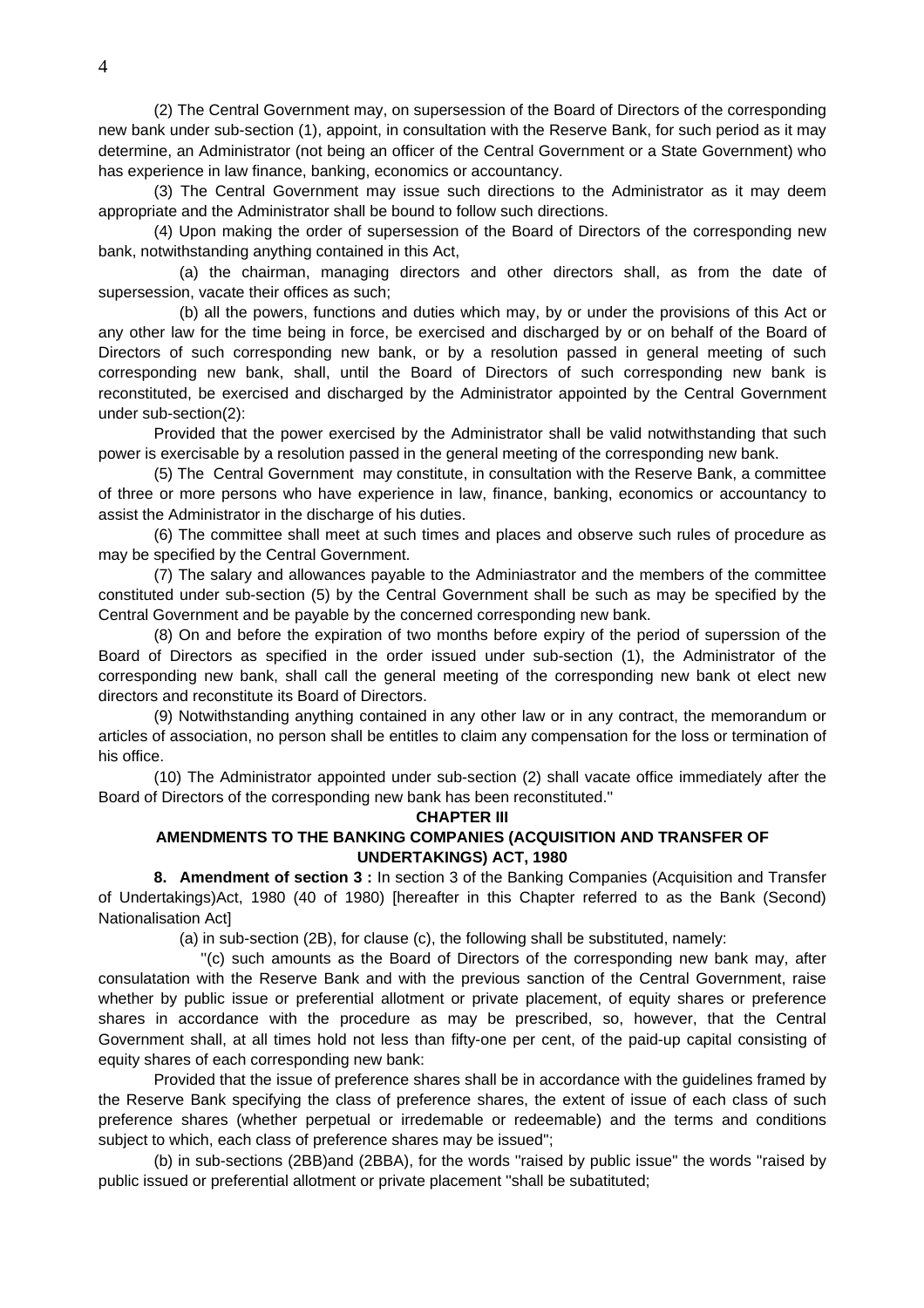(c) in sub-section (2C), for the words ''raised by public issue'', the words ''raised from public by public issue or preferential allotment or private placement''shall be substituted;

(d) in sub-section (2E), the following provisos shall be inserted, namely:

 ''Provided that the shareholder holding any preference share capital in the corresponding new bank shall, in respect of such capital, have a right to vote only on resolutions placed before such corresponding new bank which directly affects the rights attached to his preference shares:

 Provided further that no preference shareholder shall be entitles to exercise voting rights in respect of preference shares held by him in excess of one percent, of the total voting rights of all the shareholders holding perference share capital only''.

**9. Amendment of section 9 :** In section 9 of the Bank (Second) Nationalisation Act,

(a) in sub-section (2), after clause (c), the following clause shall be inserted, namely:

 ''(ca) the manner in which the excess number of directors shall ritire under the second proviso to clause (i) of sub-section (3);'';

(b) in sub-section (3),

 (i) in clause(a), for the words ''not more than two whole-time directors'', the words ''not more than four whole-time directors'' shall be substituted;

(ii) for clause (c), the following clause shall be substituted, namely:

 ''(c) one director, possessing necessary expertise and experience in matters relating to regulation or supervision of commercial banks, to be nominated by the Central Government on the recommendation of the Reserve Bank;'';

(iii) clause (d) shall be omitted;

(iv) for clause (i), the following shall be substituted, namely:

''(i) where the capital issued under clause (c) of sub-section (2B) of section 3 is-

(I) not more than sixteen percent, of the total paid-up capital, one director;

 (II) more than sixteen per cent, but not more than thirty-two percent, of the total paid-up capital, two directors;

(III)more than thirty-two percent, of the total paid-up capital three directors,

to be elected by the shareholders, other than the Central Government from amongst themselves:

 Provided that on the assumption of charge after election of any such director under this clause, equal number of directors nominated under clause (h) shall retire in such manner as may be specified in the scheme:

 Provided further that in case the number of directors elected, on or before the commencement of the Banking Companies (Acquistion and Transfer of Undertakings) and Financial Institutions Laws (Amendment) Act, 2006, in a corresponding new bank exceed the number of directors specified in subclause (I) or sub-clause (II) or sub-clause (III), as the case may be, such excess number of directors elected before such commencement shall retire in such manner as may be specified in the scheme and such directors shall not be entitled to claim any compensation for the premature retirement of their term of office.'';

(c) after sub-section (3A), the following sub-sections shall be inserted, namely:

 ''(3AA)Without prejudice to the provisions of sub-section (3A) and notwithstanding anything to the contrary contained in this Act or in any other law for the time being in force, no person shall be eligible to be elected as director under clause (i) of sub-section (3) unless he is a person having fit and proper status based upon track record, integrity and such other criteria as the Reserve Bank may notify from time to time in this regard.

 (3AB) The Reserve Bank may also specify in the notification issued under sub-section (3AA),the authority to determine the fit and proper status, the manner of such determination, the procedure to be followed for such determination and such other matters as may be considered necessary or incidental thereto.'';

 (d) in sub-section (3B), for the word, brackets, figure and letter ''sub-section (3A)'' at both the places where they occur, the words, brackets, figures and letters ''sub-section (3A) and sub section (3AA)'' shall be substituted.

**10. Insertion of new section 9A:** After section 9 of the Bank (Second) Nationalisation Act, the following section shall be inserted, namely:

**Power of Reserve Bank to appoint additional director :** ''9A. (1) If the Reserve Bank is of the opinion that interest of banking policy or in the public interest or in the interests of the corresponding new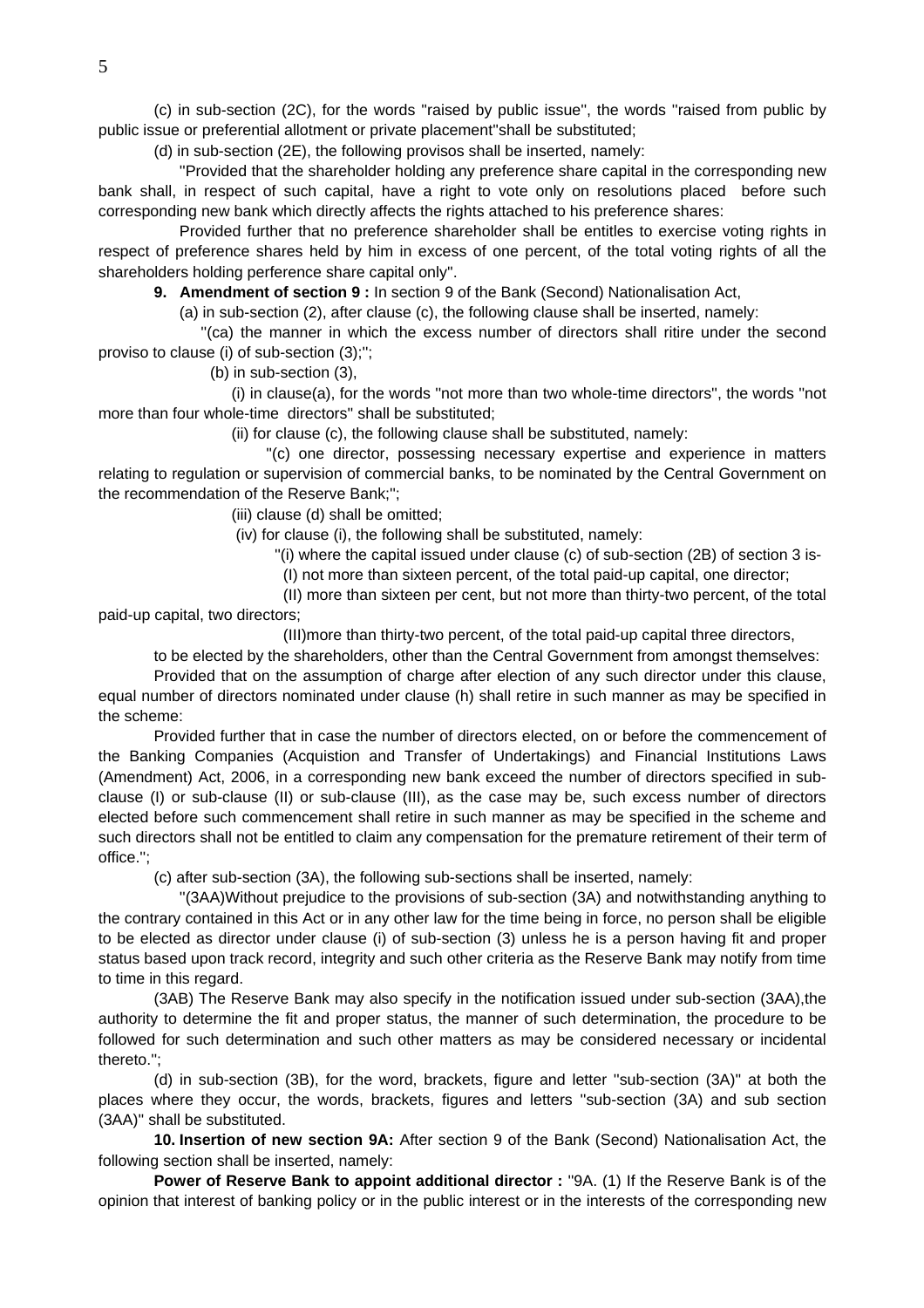bank or its depositors, it is necessary so to do, it may, from time to time, by order in writing, appoint, with effect from such date as may be specified in the order, one or more persons to hold office as additional directors of the corresponding new bank.

(2) Any person appointed as an additional director in pursuance of this section

 (a) shall hold office during the pleasure of the Reserve Bank and subject thereto for a period not exceeding three years or such further periods not exceeding three years at a time as the Reserve Bank may specify;

 (b) shall not incur any obligation or liability by reason only of his being a director or for anything done or omitted to be done in good faith in the execution of the duties of his office or in relation thereto;and

(c) shall not be required to hold qualification shares in the corresponding new bank.

 (3) For the purpose of reckoning any proportion of the total number of directors of the corresponding new bank, any additional diractor appointed under this section shall not be taken into account.''

**11. Amendment of section 10A:** In section 10A of the Bank (Second) Nationalisation Act,

 (a) in sub-section (2), for the words ''shall be entitled to discuss'', the words ''shall be entitled to discuss, approve and adopt '' shall be substituted;

(b) after sub-section (2), the following sub-section shall be inserted, namely:

 ''(3) Nothing contained in this section shall apply during the period for which the Board of Directors of a corresponding new bank had been superseded under sub-section (1) of section 18A:

 Provided that the Administrator may, if he considers it appropriate in the interest of the corresponding new bank whose Board of Directors had been superseded, call annual general meeting in accordance with the provisions of this section.''

**12. Insertion of new section 10B :** After section 10 A of the Bank (Second) Nationalisation Act, the following section shall be inserted, namely:

**Transfer of unpaid or unclaimed dividend to Unpaid Dividend Account :** ' 10B. (1) Where, after the commencement of the Banking Companies (Acquisition and Transfer of Undertakings) and Financial Institution Laws (Amendment) Act, 2006, a dividend has been declared by a corresponding new bank but has not been paid or claimed within thirty days from the date of declaration, to, or by, any shareholder entitled to the payment of the dividend, the corresponding new bank shall, within seven days from the expiry of such period of thirty days, transfer the total amount of dividend which remains unpaid or unclaimed within the said period of thirty days, to a special account to be called ''Unpaid Dividend Account of ...(the name of the corresponding new bank).

**Explanation :** In this sub-section expression ''dividend which remains unpaid'' means any divided the warrant in respect thereof has not been encashed or which has otherwise not been paid or claimed.

 (2) Where the whole or any part of any dividend, declared by a corresponding new bank before the commencement of the Banking Companies (Acquisition and Transfer of Undertakings) and Financial Institutions Laws (Amendment) Act, 2006, remains unpaid at such commencement, the corresponding new bank shall, within a period of six months from such commencement, transfer such unpaid amount to the account referred to in sub-section(1).

 (3) Any money transferred to the Unpaid Dividend Account of a corresponding new bank in puruance of this section which remains unpaid or unclaimed for a period of seven years from the date of such transfer, shall be transferred by the corresponding new bank to the Investor Education and Protection Fund established under sub-section (1) of section 205C of the Companies Act, 1956. (1 of 1956)

 (4) The money transferred under sub-section (3) to the Investor Education and Protection Fund shall be utilised for the purposes and in the manner specified in section 205C of the Companies Act, 1956, (1 of 1956)'

**13. Insertion of new section 18A :** After section 18 of the Bank (Second) Nationalisation Act, the following section shall be inserted, namely:

**Supersession of Board in certain cases:** ''18A. (1) Where the Central Government, on the recommendation of the Reserve Bank, is satisfied that in the public interest or for preventing the affairs of any corresponding new bank being conducted in a manner detrimental to the interest of the depositors or the corresponding new bank or for securing the proper management of any corresponding new bank, it is necessary so to do, Central Government may, for reasons to be recorded in writing, by order, supersede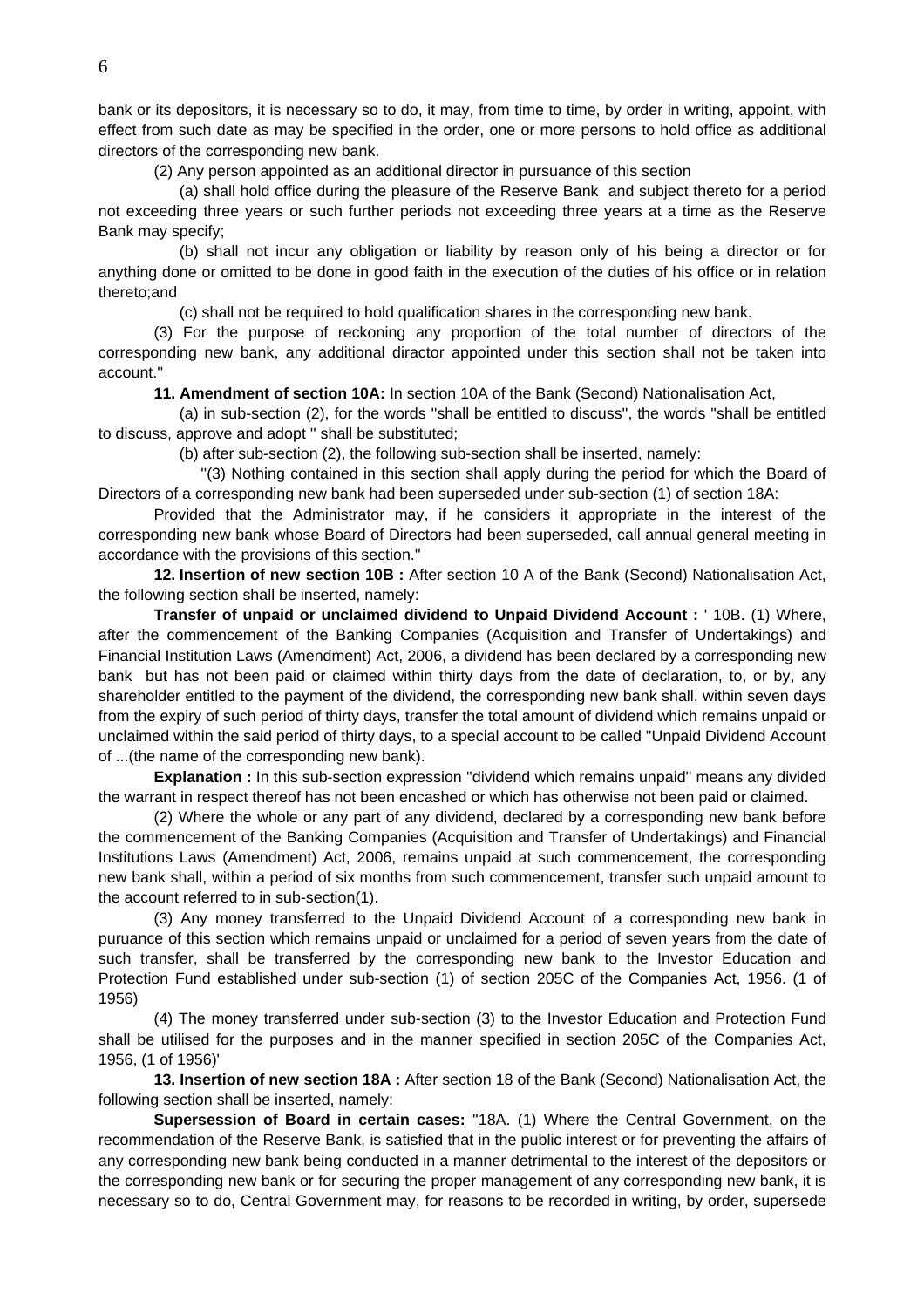the Board of Directors of such corresponding new bank for a period not exceeding six months as may be specified in the order:

 Provided that the period of supersession of the Board of Directors may be extended from time to time, so, however, that the total period shall not exceed twelve months.

 (2) The Central Government may, on supersession of the Board of Directors of the corresponding new bank under sub-section (1), appoint, in consultation with the Reserve Bank, for such period as it may determine, an Administrator (not being an officer of the Central Government or a State Government) who has experience in law, finance, banking, economics or accountancy.

 (3) The Central Government may issue such directions to the Administrator as it may deem appropriate and the Administrator shall be bound to follow such diractions.

 (4) Upon making the order of supersession of the Board of Directions of the corresponding new bank, notwithstanding anything contained in this Act,

 (a) the chairman, managing director and other directors shall, as from the date of superssion, vacate their offices as such;

 (b) all the powers, functions and duties which may, by or under the provisions of this Act or any other law for the time being in force, be exercised and discharged by or on behalf of the Board of Directors of such corresponding new bank, or by a resolution passed in general meeting of such corresponding new bank, shall, until the Board of Directors of such corresponding new bank is reconstituted, be exercised and discharged by the Administrator appointed by the Central Government under sub-section (2):

 Provided that the power exercised by the Administrator shall be valid notwithstanding that such power is exercisable by a resolution passed in the general meeting of the corresponding new bank.

 (5)The Central Government may constitute, in consultation with the Reserve Bank, a committee of three or more persons who have experience in law, finance, banking, economics or accountancy to assist the Administrator in the discharge of his duties.

 (6) The committee shall meet at such times and places and observe such rules of procedure as may be specified by the Central Government.

 (7) The salary and allowances payable to the Administrator and the members of the committee constituted under sub-section (5) by the Central Government shall be such as may be specified by the Central Government and be payable by the concerned corresponding new bank.

 (8) On and before the expiration of two months before expiry of the period of superssion of the Board of Directors as specified in the order issued under sub-section (1), the Administrator of the corresponding new bank, shall call the general meeting of the corresponding new bank to elect new directors and reconstitute its Board of Directors.

 (9) Notwithstanding anything contained in any other law or in any contract, the memorandum or articles of association, no person shall be entitled to claim any compensation for the loss or termination of his office.

 (10) The Administrator appointed under sub-section (2) shall vacate office immediately after the Board of Directors of the corresponding new bank has been reconstituted'',

#### **CHAPTER IV**

#### **AMENDMENTS TO THE STATE BANK OF INDIA ACT, 1955**

 **14. Amendment of section 20 :** In section 20 of the State Bank of India Act, 1955 (23 of 1955). (hereafter in this Chapter referred to as the State Bank Act), in sub-section (3), the words ''and thereafter until his successor shall have been duly elected'' shall be omitted.

**15. Amendment of section 21A:** In section 21 A of the State Bank Act, in sub-section (1), the words ''and thereafter until his successor has been duly nominated'' shall be omitted.

**CHAPTER V** 

# **AMENDMENTS TO THE STATE BANK OF INDIA (SUBSIDIARY BANKS) ACT, 1959**

 **16. Amendment of section 26 of :** In section 26 of the State Bank of India (Subsidiary Banks) Act, 1959, (Act 38 of 1959)

 (a) in sub-section (2), the words ''and thereafter until his successor is duly elected''shall be omitted;

 (b) in sub-section (2A), for the words ''and thereafter until his successor shall have been duly nominated or appointed '', the words '' and thereafter until his successor shall have been duly appointed'' shall be substituted.